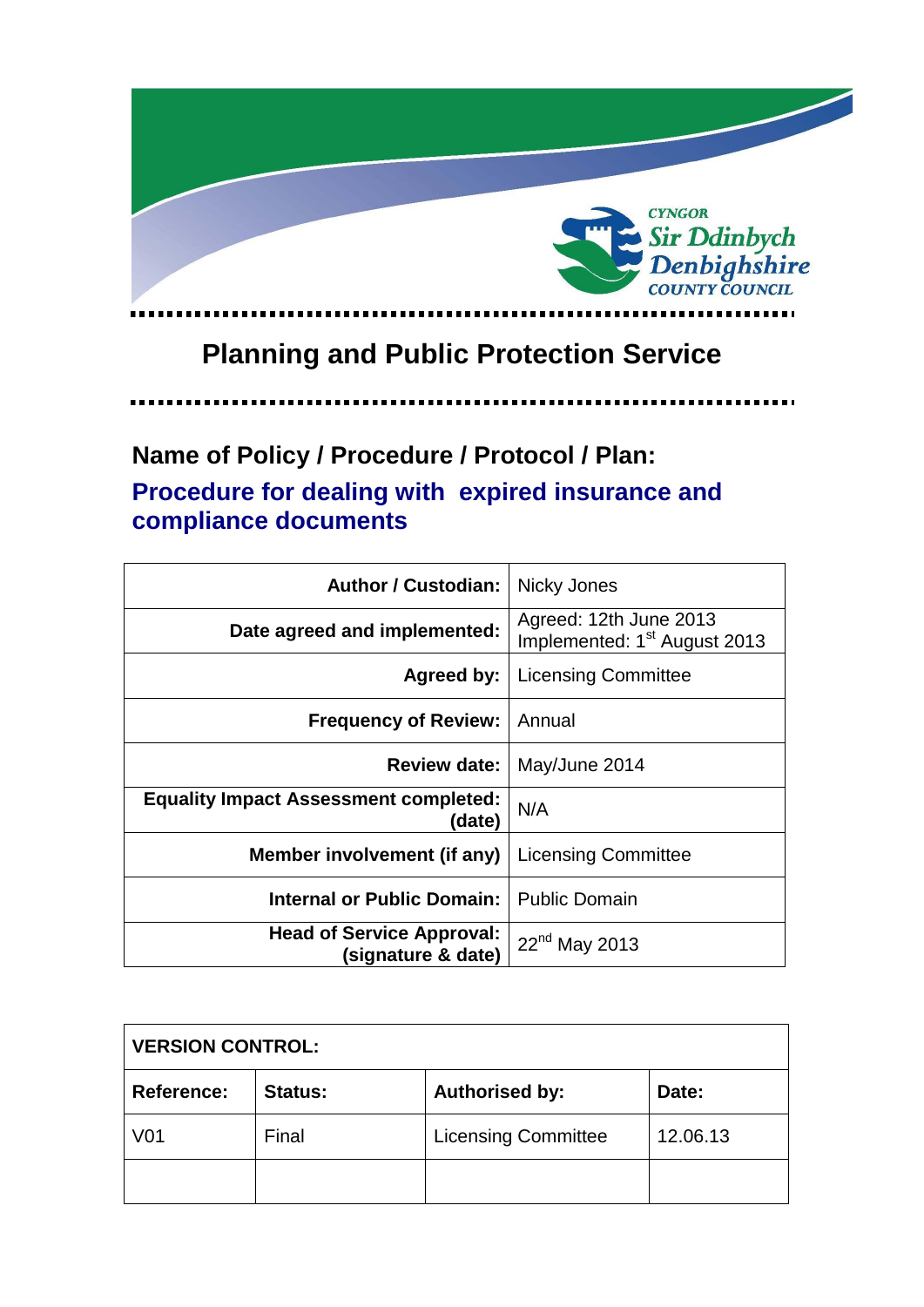# **1. Purpose**

To ensure consistency of administering and enforcing the Hackney Carriage and Private Hire legislation and the safety of the travelling public throughout the County of Denbighshire. This procedure aims to provide practical guidelines for officers to be clear on what process need to be followed when dealing with insurance and compliance documents and to ensure that legislation is adhered to.

# **2. Related Documents**

Town Police Clauses Act 1847 Local Government (Miscellaneous Provisions) Act 1976 Section 49 Blue Book (Conditions and Policy) Flowcharts Attached

# **3. Officer Delegations**

The Licensing Committee have delegated to the Head of Service who has subsequently authorised the following Officers to carry out the functions detailed below.

| <b>FUNCTION</b>                                                | <b>OFFICER</b>                                                                                                                                           |
|----------------------------------------------------------------|----------------------------------------------------------------------------------------------------------------------------------------------------------|
| Suspension of vehicle licence<br>under Section 60 LG(MP)A 1976 | Head of Service or<br><b>Public Protection Manager or</b><br>Senior Licensing Officer or<br><b>Senior Community Safety</b><br><b>Enforcement Officer</b> |
|                                                                |                                                                                                                                                          |

# **4. Legislation/Policy**

There is no specific section of the legislation that requires a proprietor of a vehicle licence to provide continuous cover of insurance and compliance/MOT certificates. It is a condition of their licence, contained within the policy and conditions.

The existing policy states:

The licensee shall ensure that renewed motor insurance cover and certificate of compliance are submitted to the Licensing Officer, in original form, either prior to or on their expiry. Failure to provide such documentation will result in the immediate suspension of licence(s)

# **5. Process**

- i) Weekly report printed from Licensing System of documents that have expired
- ii) Suspension notice issued and signed by SLO/LEO. Suspension will only take effect after 21 days so it will give the licensee time to submit the updated document.